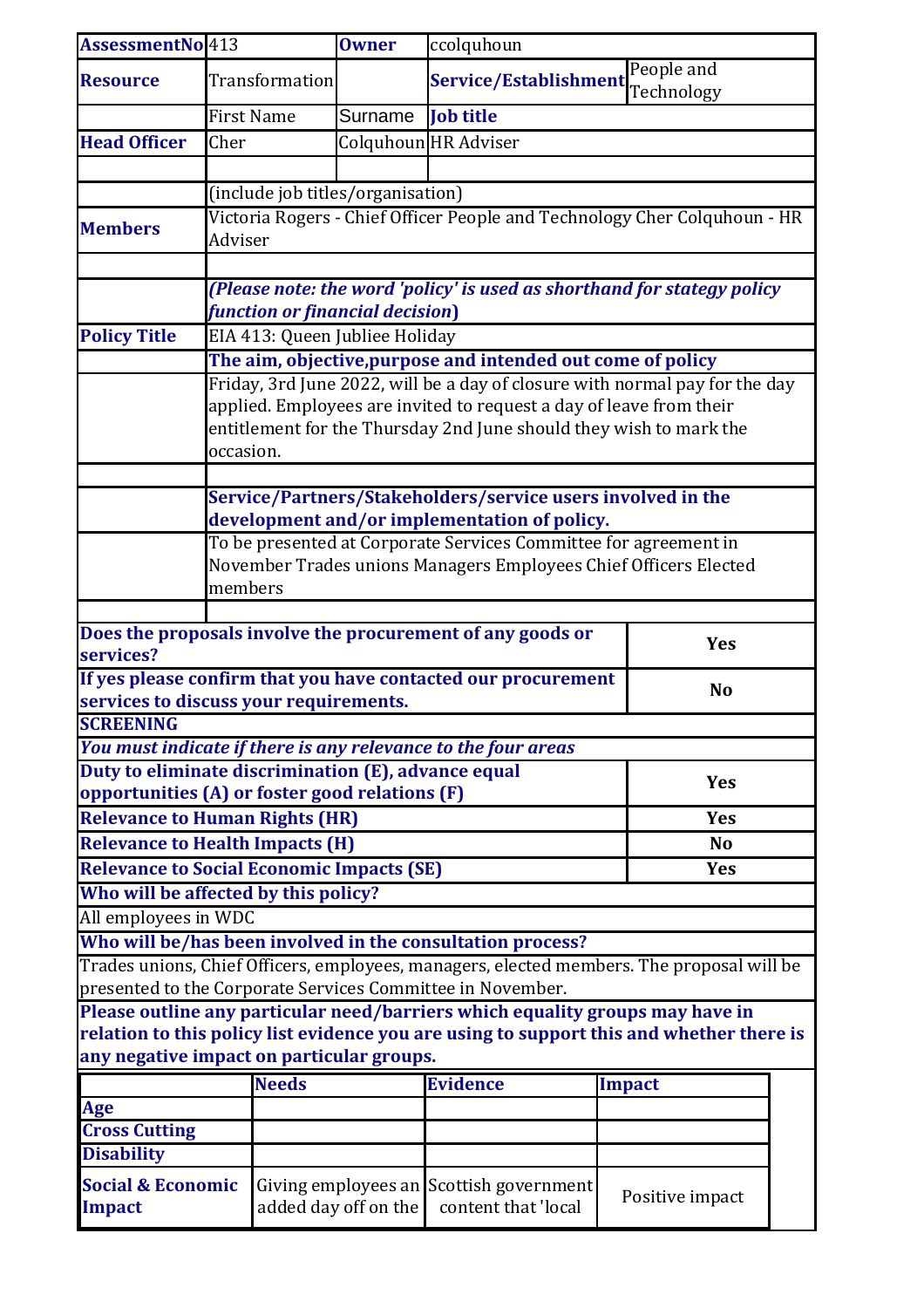| <b>Gender Reassign</b><br><b>Health</b><br>The flexible<br>approach ensures<br>Article 9 - freedom<br>that those who<br>There may be<br>of thought,<br>choose not to mark<br>different opinions<br>conscience and<br>about the<br>the event are not<br>religion European<br>celebrations across<br>disadvantaged<br>Convention on<br>compared to those<br>society<br>Human Rights<br>who do and vice<br>versa<br>Partnership<br>Scottish government<br>content that 'local<br>Giving employees an<br>authorities to apply<br>added day off on the<br>for an exemption<br>from the<br>3rd June could help<br>those with childcare<br>requirement to<br>as the schools are to<br>provide 190 days of<br>Positive impact<br>be closed on this day<br>schooling for the<br>schools in their area<br>resulting in parents<br>should they decide<br>having to organise<br>childcare.<br>on an additional day<br>to accommodate the<br>Platinum Jubilee'.<br>Race<br><b>Religion and Belief</b><br><b>Sexual Orientation</b><br><b>Actions</b><br>Policy has a negative impact on an equality group, but is still to be implemented,<br>please provide justification for this.<br>no negative impacts identified<br>Will the impact of the policy be monitored and reported on an ongoing bases?<br>This is a one off change to the terms and conditions of employees due to the Queens jubilee.<br>Q7 What is you recommendation for this policy?<br>Please provide a meaningful summary of how you have reached the recommendation<br>No negative impacts identified. Positive impacts identified for pregnancy and maternity and |                                            | 3rd June could help<br>those with childcare<br>as the schools are to<br>be closed on this day<br>resulting in parents<br>having to organise<br>childcare. | authorities to apply<br>for an exemption<br>from the<br>requirement to<br>provide 190 days of<br>schooling for the<br>schools in their area<br>should they decide<br>on an additional day<br>to accommodate the<br>Platinum Jubilee'. |  |  |  |  |  |
|------------------------------------------------------------------------------------------------------------------------------------------------------------------------------------------------------------------------------------------------------------------------------------------------------------------------------------------------------------------------------------------------------------------------------------------------------------------------------------------------------------------------------------------------------------------------------------------------------------------------------------------------------------------------------------------------------------------------------------------------------------------------------------------------------------------------------------------------------------------------------------------------------------------------------------------------------------------------------------------------------------------------------------------------------------------------------------------------------------------------------------------------------------------------------------------------------------------------------------------------------------------------------------------------------------------------------------------------------------------------------------------------------------------------------------------------------------------------------------------------------------------------------------------------------------------------------------------------------------------------------|--------------------------------------------|-----------------------------------------------------------------------------------------------------------------------------------------------------------|---------------------------------------------------------------------------------------------------------------------------------------------------------------------------------------------------------------------------------------|--|--|--|--|--|
|                                                                                                                                                                                                                                                                                                                                                                                                                                                                                                                                                                                                                                                                                                                                                                                                                                                                                                                                                                                                                                                                                                                                                                                                                                                                                                                                                                                                                                                                                                                                                                                                                              | <b>Sex</b>                                 |                                                                                                                                                           |                                                                                                                                                                                                                                       |  |  |  |  |  |
|                                                                                                                                                                                                                                                                                                                                                                                                                                                                                                                                                                                                                                                                                                                                                                                                                                                                                                                                                                                                                                                                                                                                                                                                                                                                                                                                                                                                                                                                                                                                                                                                                              |                                            |                                                                                                                                                           |                                                                                                                                                                                                                                       |  |  |  |  |  |
|                                                                                                                                                                                                                                                                                                                                                                                                                                                                                                                                                                                                                                                                                                                                                                                                                                                                                                                                                                                                                                                                                                                                                                                                                                                                                                                                                                                                                                                                                                                                                                                                                              | <b>Human Rights</b>                        |                                                                                                                                                           |                                                                                                                                                                                                                                       |  |  |  |  |  |
|                                                                                                                                                                                                                                                                                                                                                                                                                                                                                                                                                                                                                                                                                                                                                                                                                                                                                                                                                                                                                                                                                                                                                                                                                                                                                                                                                                                                                                                                                                                                                                                                                              | <b>Marriage &amp; Civil</b>                |                                                                                                                                                           |                                                                                                                                                                                                                                       |  |  |  |  |  |
|                                                                                                                                                                                                                                                                                                                                                                                                                                                                                                                                                                                                                                                                                                                                                                                                                                                                                                                                                                                                                                                                                                                                                                                                                                                                                                                                                                                                                                                                                                                                                                                                                              | <b>Pregnancy &amp;</b><br><b>Maternity</b> |                                                                                                                                                           |                                                                                                                                                                                                                                       |  |  |  |  |  |
|                                                                                                                                                                                                                                                                                                                                                                                                                                                                                                                                                                                                                                                                                                                                                                                                                                                                                                                                                                                                                                                                                                                                                                                                                                                                                                                                                                                                                                                                                                                                                                                                                              |                                            |                                                                                                                                                           |                                                                                                                                                                                                                                       |  |  |  |  |  |
|                                                                                                                                                                                                                                                                                                                                                                                                                                                                                                                                                                                                                                                                                                                                                                                                                                                                                                                                                                                                                                                                                                                                                                                                                                                                                                                                                                                                                                                                                                                                                                                                                              |                                            |                                                                                                                                                           |                                                                                                                                                                                                                                       |  |  |  |  |  |
|                                                                                                                                                                                                                                                                                                                                                                                                                                                                                                                                                                                                                                                                                                                                                                                                                                                                                                                                                                                                                                                                                                                                                                                                                                                                                                                                                                                                                                                                                                                                                                                                                              |                                            |                                                                                                                                                           |                                                                                                                                                                                                                                       |  |  |  |  |  |
|                                                                                                                                                                                                                                                                                                                                                                                                                                                                                                                                                                                                                                                                                                                                                                                                                                                                                                                                                                                                                                                                                                                                                                                                                                                                                                                                                                                                                                                                                                                                                                                                                              |                                            |                                                                                                                                                           |                                                                                                                                                                                                                                       |  |  |  |  |  |
|                                                                                                                                                                                                                                                                                                                                                                                                                                                                                                                                                                                                                                                                                                                                                                                                                                                                                                                                                                                                                                                                                                                                                                                                                                                                                                                                                                                                                                                                                                                                                                                                                              | Intoduce                                   |                                                                                                                                                           |                                                                                                                                                                                                                                       |  |  |  |  |  |
|                                                                                                                                                                                                                                                                                                                                                                                                                                                                                                                                                                                                                                                                                                                                                                                                                                                                                                                                                                                                                                                                                                                                                                                                                                                                                                                                                                                                                                                                                                                                                                                                                              |                                            |                                                                                                                                                           |                                                                                                                                                                                                                                       |  |  |  |  |  |